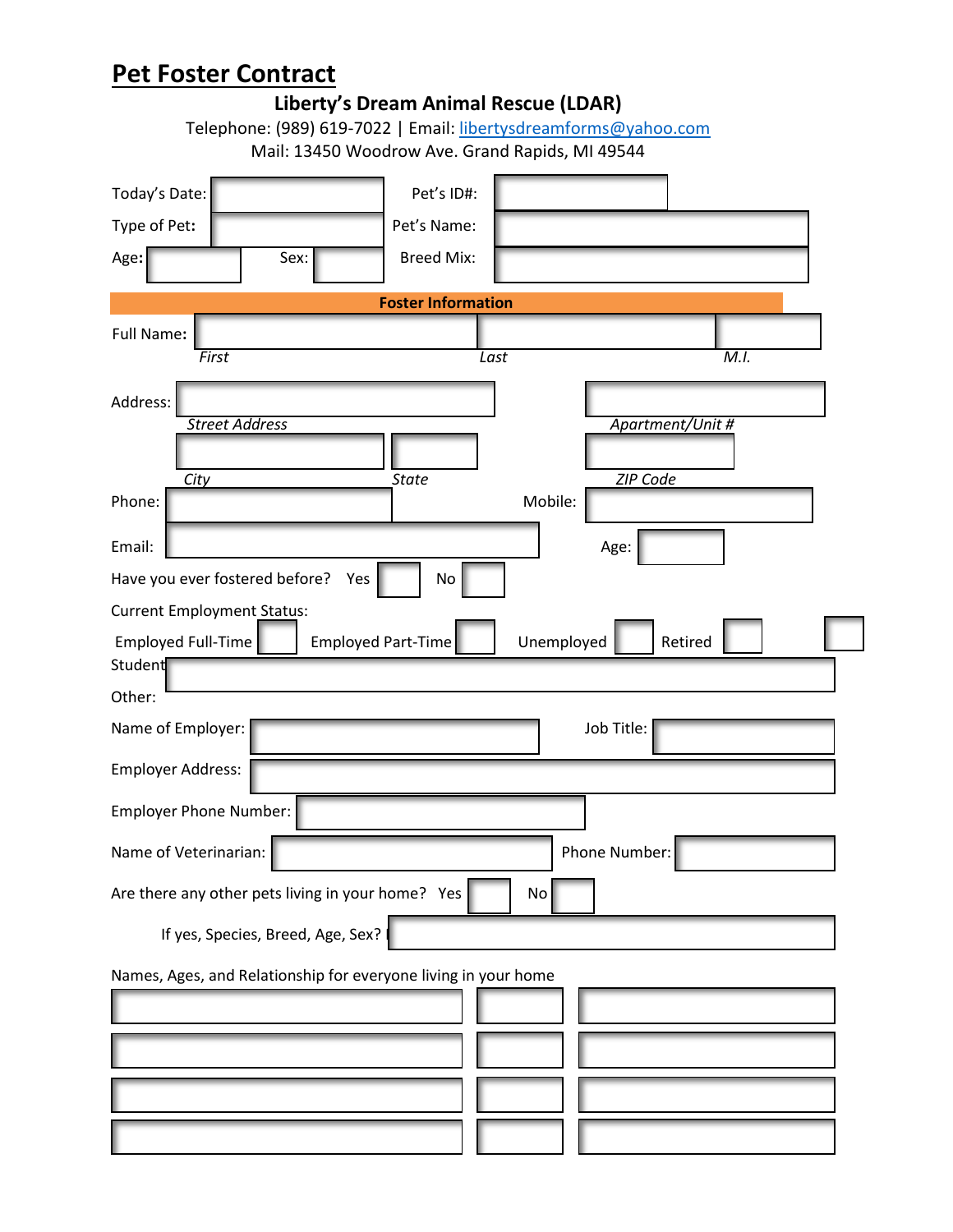| <b>FEL FUSIEI CUIILIALL</b>                                                            |                                                                                                                                                  |  |  |  |  |  |
|----------------------------------------------------------------------------------------|--------------------------------------------------------------------------------------------------------------------------------------------------|--|--|--|--|--|
| Liberty's Dream Animal Rescue (LDAR)                                                   |                                                                                                                                                  |  |  |  |  |  |
| Telephone: (989) 619-7022   Email: libertysdreamforms@yahoo.com                        |                                                                                                                                                  |  |  |  |  |  |
| Mail: 13450 Woodrow Ave. Grand Rapids, MI 49544                                        |                                                                                                                                                  |  |  |  |  |  |
|                                                                                        |                                                                                                                                                  |  |  |  |  |  |
| Do you currently Own or Rent your Home?<br>Rent<br>Own                                 |                                                                                                                                                  |  |  |  |  |  |
|                                                                                        | Is it a House<br>Apartment<br>Condo<br>Other:                                                                                                    |  |  |  |  |  |
| If you rent, do you have permission from your landlord/manager to own a pet? Yes<br>No |                                                                                                                                                  |  |  |  |  |  |
| Please describe your yard and any fence you might have                                 |                                                                                                                                                  |  |  |  |  |  |
|                                                                                        |                                                                                                                                                  |  |  |  |  |  |
|                                                                                        |                                                                                                                                                  |  |  |  |  |  |
| <b>Foster Contract</b>                                                                 |                                                                                                                                                  |  |  |  |  |  |
|                                                                                        | Read the following foster contract and initial in the boxes provided.                                                                            |  |  |  |  |  |
| 1.                                                                                     | In consideration for fostering the animal, I agree to the following foster conditions:                                                           |  |  |  |  |  |
|                                                                                        | To accept and consider the animal as a household companion, not as an outside pet,<br>a.                                                         |  |  |  |  |  |
|                                                                                        | and to provide him/her with humane care and treatment, including proper food,                                                                    |  |  |  |  |  |
|                                                                                        | water, shelter and exercise, and to give him/her a reasonable amount of time to                                                                  |  |  |  |  |  |
| b.                                                                                     | adjust to new surroundings, i.e. no less than two-weeks.<br>To register the animal with, and obtain an appropriate license from the municipality |  |  |  |  |  |
|                                                                                        | where I live, or as required by law.                                                                                                             |  |  |  |  |  |
| c.                                                                                     | To safeguard the animal from loss or mishap. This means not allowing the animal to                                                               |  |  |  |  |  |
|                                                                                        | run at large unsupervised, and keeping the animal at all times at the premises listed                                                            |  |  |  |  |  |
|                                                                                        | as our address.                                                                                                                                  |  |  |  |  |  |
| d.                                                                                     | If the animal is lost or stolen, to immediately notify LDAR at                                                                                   |  |  |  |  |  |
|                                                                                        | libertysdream@yahoo.com, and to make every reasonable effort to recover the                                                                      |  |  |  |  |  |
|                                                                                        | animal by contacting all local shelters, pounds, and centers for Animal Care and                                                                 |  |  |  |  |  |
|                                                                                        | Control (ACC). Along with making flyers and social media postings.                                                                               |  |  |  |  |  |
| e.                                                                                     | NOT to give or sell the animal to another person, relative, or any other individual, or                                                          |  |  |  |  |  |
|                                                                                        | any other rescue group, humane association, shelter or pound, or any medical or                                                                  |  |  |  |  |  |
|                                                                                        | experimental laboratory, or any organization.                                                                                                    |  |  |  |  |  |
| f.                                                                                     | NOT to alter the animal's appearance in any way, shape or form (e.g. cropping,                                                                   |  |  |  |  |  |
|                                                                                        | docking).                                                                                                                                        |  |  |  |  |  |
| g.                                                                                     | To immediately notify LDAR of any change in address or telephone number, or of                                                                   |  |  |  |  |  |
|                                                                                        | any plans to move out of the United States during the first year following the signing                                                           |  |  |  |  |  |
|                                                                                        | of this agreement, and of any change in circumstances that may prevent me from                                                                   |  |  |  |  |  |
|                                                                                        | keeping the animal, or to comply with any of the terms and conditions                                                                            |  |  |  |  |  |
|                                                                                        | contained herein.                                                                                                                                |  |  |  |  |  |
| h.                                                                                     | To immediately contact LDAR to arrange for LDAR to reclaim the animal in the event                                                               |  |  |  |  |  |
|                                                                                        | that I, or my immediate family members charged with the care of the animal,                                                                      |  |  |  |  |  |
|                                                                                        | cannot keep the animal and provide the care set forth in Paragraph 1(a) for any                                                                  |  |  |  |  |  |
|                                                                                        | reason. Under no conditions, shall I surrender the animal to a shelter or euthanize                                                              |  |  |  |  |  |
|                                                                                        | the animal, except if a licensed veterinarian determines that the animal is terminally                                                           |  |  |  |  |  |
|                                                                                        | ill, or is suffering from a medical condition for which the licensed veterinarian                                                                |  |  |  |  |  |
|                                                                                        | advises euthanasia.                                                                                                                              |  |  |  |  |  |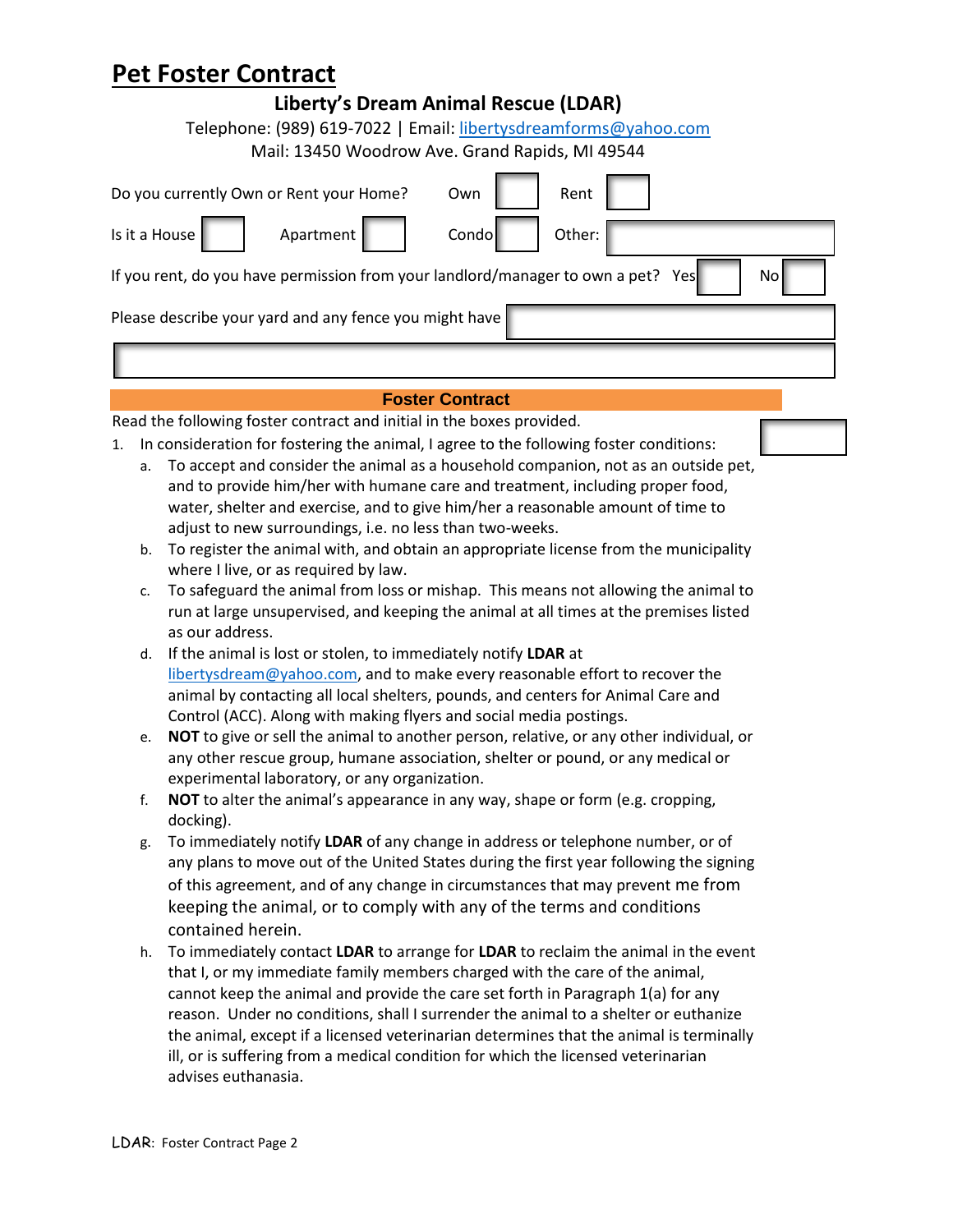#### **Liberty's Dream Animal Rescue (LDAR)**

Telephone: (989) 619-7022 | Email: [libertysdreamforms@yahoo.com](mailto:libertysdreamforms@yahoo.com) Mail: 13450 Woodrow Ave. Grand Rapids, MI 49544

- i. The Foster affirms that no member of the household has been convicted of an animal welfare law violation such as neglect, cruelty, abandonment etc.
- j. **Right to Reclaim:** Adopter understands and agrees that **LDAR** reserves the right to reclaim foster if any of the above conditions are not met to the satisfaction of **LDAR**. Foster further understands and agrees that any expenses incurred by **LDAR** in exercising its rights under this provision will be paid by Foster, in addition to any liquidated damages required by other provisions of this Agreement.
- 2. No person who is suspected of being under the influence of alcohol or drugs will be allowed to foster.
- 3. With respect to Dogs:
	- a. Dogs will **NOT** be kept on a chain because of health hazards, lack of exercise and potential dangers chains may cause such as teasing and trapping the dog with no escape.
	- b. Dogs will **NOT** be used as fighting, attack or guard dogs.
	- c. Foster will abide by all city and county animal control ordinances, specifically, with regard to dogs, any leash laws to prevent the dog from roaming and becoming a nuisance animal.
- 4. I am aware that the educated opinions of the **LDAR** staff do not constitute a claim or guarantee as to the absolute age, temperament, health, or mental disposition of any animal available for foster or adoption. With that in mind, I hereby accept possession, legal guardianship, and responsibility for the animal I am fostering, and discharge **LDAR** forever from liability for any injury or damage to any person or property caused in the future by said animal, and from any causes of action, claims, suits, or demands whatsoever that may arise as a result of such injury or damages.
- 5. **Release & Indemnification/No Liability:** Foster hereby releases **LDAR** from any and all liability for personal injury, personal/property damage, legal fees, or unapproved veterinary care, or any other expense or liability caused by this pet. Foster agrees to indemnify **LDAR** from any and all such claims and to pay, without limitation, any costs related to such injury, damage, or liability, including, in the case of litigation, any attorney's fees incurred by **LDAR** in its defense.
	- a. **LDAR** will not be held responsible for costs incurred for boarding, food veterinary bills, etc. All financial responsibility will fall to the Foster.
	- b. Any expense in regard to foster dog, including but not limited to vetting, training, and boarding, etc. Must be approved by **LDAR** before payment is made. Failure to do so may jeopardize reimbursement.
- 6. **LDAR** does not guarantee a pet's temperament or behavior once in the home.
	- a. \_\_\_\_\_\_Medical/Behavioral Addendum: **If marked**, the adopter agrees to work with a professional trainer/behaviorist and/or qualified veterinarian per the terms of the attached Medical/Behavioral Addendum, which is a part of this agreement.









LDAR: Foster Contract Page 3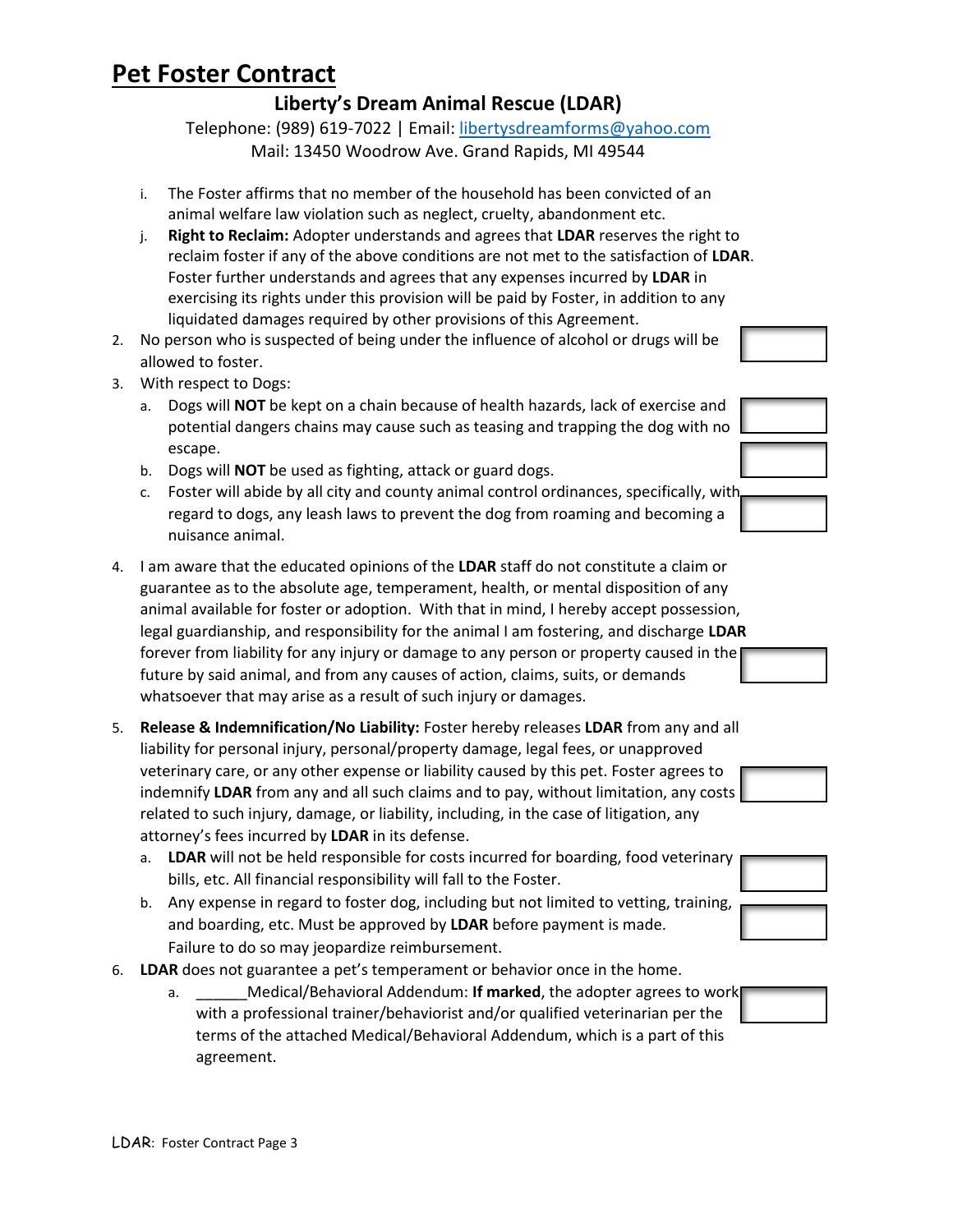|                                                                                                                    |                                                                                                                                                                                                                                                                                                                                                                   | Liberty's Dream Animal Rescue (LDAR)                                                                                                                                                                                                                                                                                                                                                                                                                                                                                                                                                                                                           |  |  |  |
|--------------------------------------------------------------------------------------------------------------------|-------------------------------------------------------------------------------------------------------------------------------------------------------------------------------------------------------------------------------------------------------------------------------------------------------------------------------------------------------------------|------------------------------------------------------------------------------------------------------------------------------------------------------------------------------------------------------------------------------------------------------------------------------------------------------------------------------------------------------------------------------------------------------------------------------------------------------------------------------------------------------------------------------------------------------------------------------------------------------------------------------------------------|--|--|--|
| Telephone: (989) 619-7022   Email: libertysdreamforms@yahoo.com<br>Mail: 13450 Woodrow Ave. Grand Rapids, MI 49544 |                                                                                                                                                                                                                                                                                                                                                                   |                                                                                                                                                                                                                                                                                                                                                                                                                                                                                                                                                                                                                                                |  |  |  |
|                                                                                                                    |                                                                                                                                                                                                                                                                                                                                                                   |                                                                                                                                                                                                                                                                                                                                                                                                                                                                                                                                                                                                                                                |  |  |  |
|                                                                                                                    |                                                                                                                                                                                                                                                                                                                                                                   | Training: If marked, the adopter agrees to:<br>b.<br>take the Dog to basic obedience training classes taught by a qualified<br>trainer.                                                                                                                                                                                                                                                                                                                                                                                                                                                                                                        |  |  |  |
|                                                                                                                    |                                                                                                                                                                                                                                                                                                                                                                   | continue to work with and have periodic updates with an LDAR<br>designated trainer.                                                                                                                                                                                                                                                                                                                                                                                                                                                                                                                                                            |  |  |  |
| 7.                                                                                                                 |                                                                                                                                                                                                                                                                                                                                                                   | Adoption:<br>Check one                                                                                                                                                                                                                                                                                                                                                                                                                                                                                                                                                                                                                         |  |  |  |
|                                                                                                                    | a.                                                                                                                                                                                                                                                                                                                                                                | Yes. The Foster intends to adopt after fostering.                                                                                                                                                                                                                                                                                                                                                                                                                                                                                                                                                                                              |  |  |  |
|                                                                                                                    |                                                                                                                                                                                                                                                                                                                                                                   | No. The Foster Intends to foster only, without adoption.<br>ΪÎ.                                                                                                                                                                                                                                                                                                                                                                                                                                                                                                                                                                                |  |  |  |
|                                                                                                                    | b.                                                                                                                                                                                                                                                                                                                                                                | Should foster adopt, the foster is subject to all requirements for adoption set down<br>by LDAR ADOPTION application, approval, home visit, and a NON-REFUNDABLE<br>donation fee (as detailed in the adoption agreement) paid to the rescue.                                                                                                                                                                                                                                                                                                                                                                                                   |  |  |  |
|                                                                                                                    | c.                                                                                                                                                                                                                                                                                                                                                                | All pets will be altered before adoption takes place. LDAR will not adopt out any pet<br>for breeding purposes. Should your foster arrive unaltered, LDAR will make<br>arrangements and instruct you for spaying/neutering.                                                                                                                                                                                                                                                                                                                                                                                                                    |  |  |  |
| 8.                                                                                                                 |                                                                                                                                                                                                                                                                                                                                                                   | Foster must be financially capable of providing high quality, grain-free food as well as<br>flea and tick prevention to be applied on a monthly basis.                                                                                                                                                                                                                                                                                                                                                                                                                                                                                         |  |  |  |
| 9.                                                                                                                 |                                                                                                                                                                                                                                                                                                                                                                   | LDAR is not responsible for covering boarding/pet sitting, while you are on vacation; we<br>ask that you make proper arrangements for your foster while you are away.                                                                                                                                                                                                                                                                                                                                                                                                                                                                          |  |  |  |
|                                                                                                                    | 10. I certify that all statements made by me in pursuit of this foster relationship are true and<br>correct and that all members of my household are supportive of welcoming a foster<br>animal into our home. I agree that the LDAR has the right to confiscate the above<br>described animal in the event that any statements made by me are found to be false. |                                                                                                                                                                                                                                                                                                                                                                                                                                                                                                                                                                                                                                                |  |  |  |
|                                                                                                                    |                                                                                                                                                                                                                                                                                                                                                                   | 11. I further certify that I have read all on-boarding/training documents and understand<br>what is expected of me to successfully transition a foster animal into my home.                                                                                                                                                                                                                                                                                                                                                                                                                                                                    |  |  |  |
|                                                                                                                    |                                                                                                                                                                                                                                                                                                                                                                   | 12. Foster agrees to allow LDAR to use and publish details including name, pictures, etc. of<br>foster and animal for purposes including but not limited to publicity, illustration,<br>advertising, website, and social media.                                                                                                                                                                                                                                                                                                                                                                                                                |  |  |  |
|                                                                                                                    |                                                                                                                                                                                                                                                                                                                                                                   | I have read and fully understand the terms and conditions of this Agreement, and agree that it is<br>not arbitrary and is common in pet adoption contracts. I further understand that if I fail to<br>comply with any of the terms specified herein LDAR has the right to reclaim the animal and to<br>enforce this contract in a court of law. In the event that LDAR be required to take legal action in<br>order to secure the foster animal(s), foster(s) shall pay all costs associated with said legal<br>proceedings. This Contract shall be governed by the laws of the (Michigan) without regard to<br>principles of conflict of laws |  |  |  |

principles of conflict of laws.